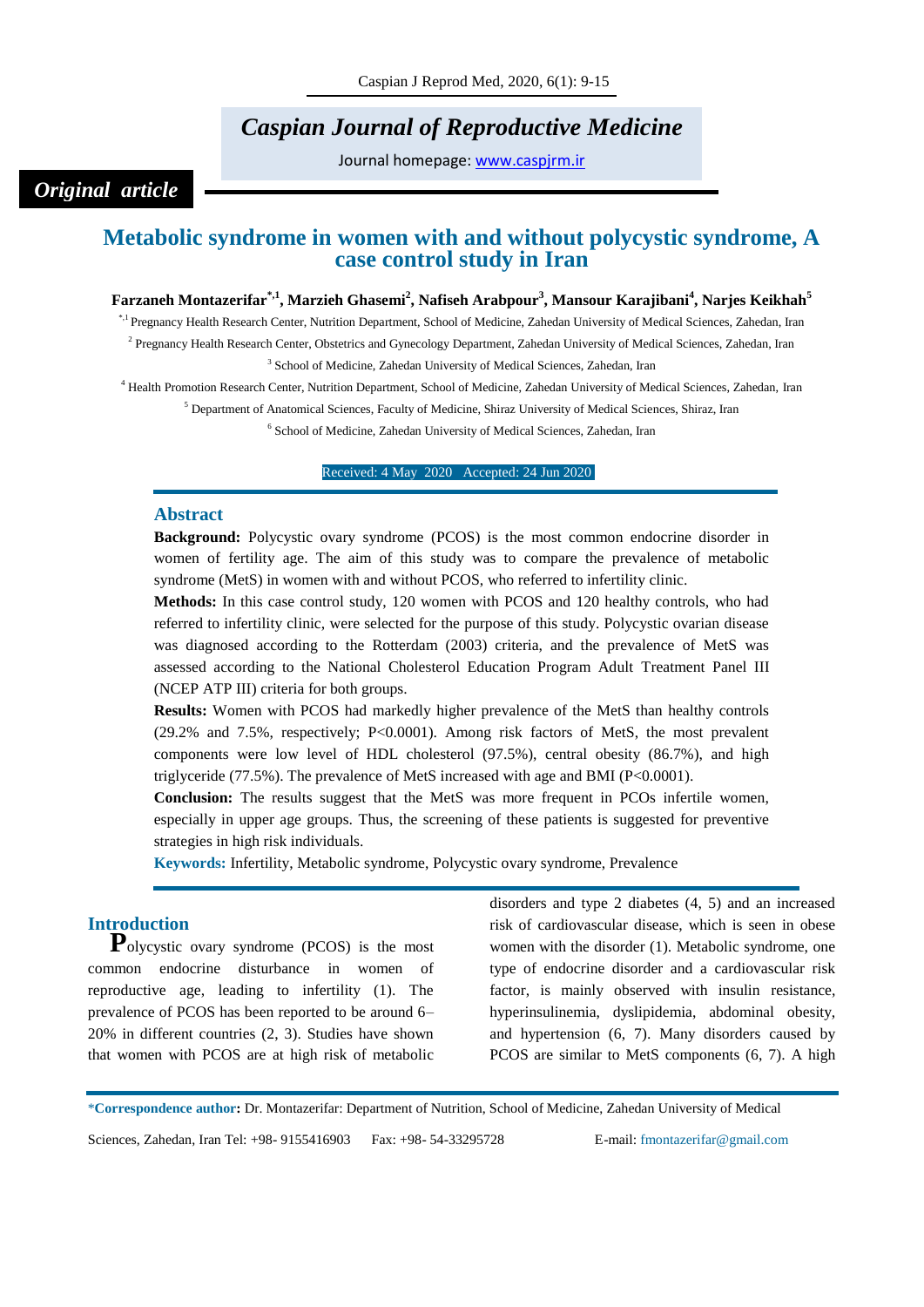prevalence of diabetes mellitus and impaired fasting glucose, hypercholesterolemia, high triglyceride and low HDL (8-10), the prevalence of obesity in women with PCOS (9-12), hypertension and infertility prevalence in obese women with PCOS compared to those with normal weight have been reported in several studies (12). Studies on the prevalence of MetS in Iranian women with PCOS and those of other countries have reported varied data from 19.7% - 46.4% in Iran (1, 5, 8, 13), 37.5% - 47.5% in India (9, 10) and 43- 46% in the US (14, 15). There is, nevertheless, one study conducted on Iranian women reporting that metabolic syndrome in women with PCOS was no more common than in healthy controls (13). The contradictory results on the prevalence of MetS of women with PCOS in Iran and other countries demonstrate that more research is needed to be done in this area. Thus, this study was performed to determine the prevalence of MetS and its risk factors in women with and without PCOS, who had referred to infertility clinic in Zahedan, Iran.

#### **Materials & Methods**

This study was supported by the Research Deputy of Zahedan University of Medical Sciences, Zahedan, Iran (approval date: January 2018; number 8624). The protocol of the study was approved by the Ethics Committee of Zahedan University of Medical Sciences (Code No: IR.ZAUMS.REC.1396.308).

This case control study was conducted on 120 women with PCOS and 120 healthy controls attending the infertility clinic in Zahedan, Iran. The study was carried out between March, 2018, and April, 2019. Informed consent forms were also given to all the participants. The control group comprised infertile women without PCOS, whose infertility was due to their husbands. All consecutive women with and without PCOS were matched based on age and body mass indices (BMI).

The Rotterdam criteria (2003), used for the diagnosis of PCOS, had at least two of the following features: (i) oligo-ovulation or chronic an ovulation, (ii) clinical and/or biochemical hyperandrogenism, and iii) ultrasound appearance of polycystic ovaries (9,16).



The inclusion criteria were as follows: 15-45 years of age, no use of steroid or oral contraceptive drugs within 3 months prior to the onset of the study, the history of diabetes, the use of anti-diabetic and antilipid medications, hypertension, androgen secreting tumors, thyroid and renal disorders, hyperprolactinemia, and Cushing's syndrome.

The anthropometric measurements and the blood pressure of the participants were evaluated by a researcher right after obtaining the written consent forms. Their weight and height were also measured with light clothing without shoes. The BMI was calculated as weight (kg) divided by the square of height (m2) (kg/m2). Waist circumference (WC) was measured with a non-elastic tape at the narrowest circumference, midway between the top of iliac crest and the lowest rib margin.  $WC \ge 88$  cm was considered as central obesity. BMI was stratified into two groups as follows: (1) non-obese: BMI  $<$  25 kg/m2 and (2) overweight /obese: BMI  $\geq$  25 kg/m2 (9). Age was also categorized into two subgroups:  $(1)$  < 30 year and  $(2)$ ≥30 years. Blood pressure was measured twice using a manual mercury sphygmomanometer on the right arm in a sitting position after 10 minutes rest. The mean of two measurements was reported (9).

Overnight fasting blood sample was obtained from all women. Blood tests, including fasting blood glucose (FBS) and lipid profile (total cholesterol, triglyceride, high-density lipoprotein cholesterol (HDL-C), and lowdensity lipoprotein cholesterol (LDL-C) levels, were measured using enzymatic calorimetric method by Pars Azmun kits, Tehran, Iran.

The diagnosis of MetS was according to the National Cholesterol Education Program Adult Treatment Panel III (NCEP ATP III (criteria); thus, the presence of three or more of the following five criteria was necessary: (1) waist circumference of ≥88 cm or more, (2) blood pressure of  $\geq$ 130/85 mmHg; (3) fasting blood sugar of  $\geq 100$  mg/dL, (4) triglycerides of  $\geq$ 150 mg/dL and (5) HDL-C of  $\leq$ 50 mg/dL (8). In addition, High LDL-C and high cholesterol were defined as LDL-C  $\geq$ 130 mg/dL and (total cholesterol  $\geq$ 200 mg/dL), respectively.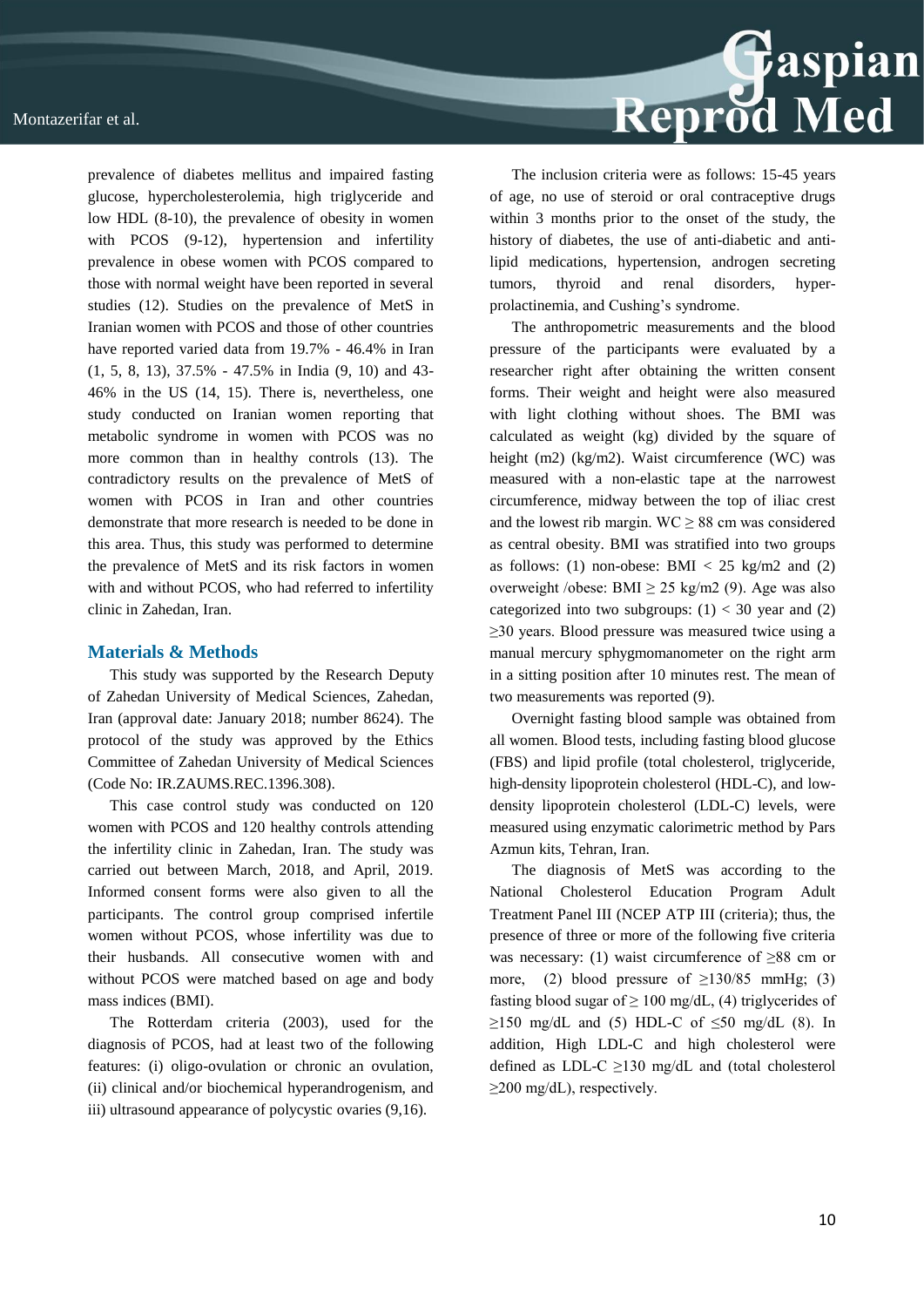

#### **Statistical analysis**

The statistical analyses were performed using SPSS software version 21 (SPSS,Inc., Chicago, IL, USA). The data were presented as mean  $\pm$  standard deviation (SD) and frequency (%). The Student's t-test and Chisquare test were used to compare the continuous and categorical variables, respectively. Kolmogorov-Smirnov test was used for evaluation of normality of distribution. Spearman's correlation coefficient was calculated to assess the association between MetS and other biomarkers. After controlling the significant variables identified by univariate analyses, a bionominal logistic regression analysis with calculation of the adjusted odds ratio (OR) and 95% confidence interval (CI) was performed for the identification of independent predictors of metabolic syndrome. A Pvalue of <0.05 was considered significant.

#### **Results**

The anthropometric and biochemical characteristics of participants are demonstrated in Table 1. The mean age and BMI of women with PCOS were 26.3±5 years and 27.9±6 Kg/m2, respectively, and the mean age and BMI of women without PCOS (control group) were  $26.8 \pm 5.4$  years and  $26.6 \pm 5.2$ Kg/m2, respectively. The prevalence of metabolic syndrome was found to be

higher in women with PCOS compared to the control group (29.2% vs. 7.5%; P<0.0001). Also, the women with PCOS had significantly higher values of waist circumference (P<0.001) and triglyceride (P=0.04) and lower levels of serum HDL-C ( $P = 0.046$ ) than the control group.

Table 2 demonstrates the distribution of metabolic syndrome according to different categorizes of age and body mass index. The results showed that the prevalence of MetS increased with age and BMI (P<0.001).

The prevalence of metabolic risk factors is shown in Table 3. The most prevalent risk factors were the low level of HDL-C (97.5%), the central obesity (86.7%), high LDL-C (80.8%), and high triglyceride (77.5%). A significant correlation was found between metabolic syndrome with WC ( $r = 0.2$ , P=0.02), FBS  $(r=0.21, P=0.02)$ , triglyceride  $(r= 0.59, P<0.001)$ , high LDL-C ( $r = 0.21$ , P=0.02), and low HDL-C ( $r = -0.19$ ,  $P=0.03$ ).

In a logistic regression analysis, low HDL-C ( $OR =$ 3.05, 95% CI: 1.76–5.51), high triglyceride (OR= 3.54, 95% CI: 1.57-7.99) and high WC (OR= 2.01, 95% CI: 1.01-3.88) were markedly associated with MetS (Table 4).

|  |  | Table1. Demographic, anthropometric, and metabolic characteristics in studied groups |  |  |  |  |  |
|--|--|--------------------------------------------------------------------------------------|--|--|--|--|--|
|--|--|--------------------------------------------------------------------------------------|--|--|--|--|--|

| Tubles, Denographie, antin opometrie, and metaoone enaracteristics in staticts groups<br><b>Variables</b> | <b>With PCOS</b> | <b>Without PCOS</b> | <b>P-value</b> |
|-----------------------------------------------------------------------------------------------------------|------------------|---------------------|----------------|
|                                                                                                           | $(n=120)$        | $(n=120)$           |                |
|                                                                                                           | $Mean \pm SD$    | $Mean \pm SD$       |                |
| Metabolic syndrome $n$ (%)                                                                                | 35(29.2%)        | $9(7.5\%)$          | < 0.001        |
| Age (years)                                                                                               | $26.3 \pm 5$     | $26.8 \pm 5.4$      | 0.478          |
| Body mass index $(Kg/m2)$                                                                                 | $27.9 \pm 6$     | $26.6 \pm 5.2$      | 0.065          |
| Waist Circumference (Cm)                                                                                  | $99.3 \pm 11.1$  | $90.4 + 9$          | < 0.001        |
| Systolic pressure (mmHg)                                                                                  | $116.6 \pm 7.5$  | $114.6 \pm 8.3$     | 0.500          |
| Diastolic pressure (mmHg)                                                                                 | $79.6 \pm 5.8$   | $78 + 6.7$          | 0.250          |
| Fasting blood sugar (mg/dL)                                                                               | $95.2 \pm 14.9$  | $94.3 \pm 7.3$      | 0.320          |
| Cholesterol $(mg/dL)$                                                                                     | $197.1 \pm 22.8$ | $191.2 \pm 22.9$    | 0.130          |
| Triglyceride (mg/dL)                                                                                      | $141\pm 73$      | $120.8 \pm 58.5$    | 0.040          |
| $LDL-C$ (mg/dL)                                                                                           | $110.6 \pm 21.1$ | $105.4 \pm 12$      | 0.450          |
| $HDL-C$ (mg/dL)                                                                                           | $39.2 \pm 3.4$   | $49.3 \pm 7.4$      | 0.046          |

PCOS: polycystic ovary syndrome; LDL-C: low density lipoprotein cholesterol; HDL-C: high density lipoprotein cholesterol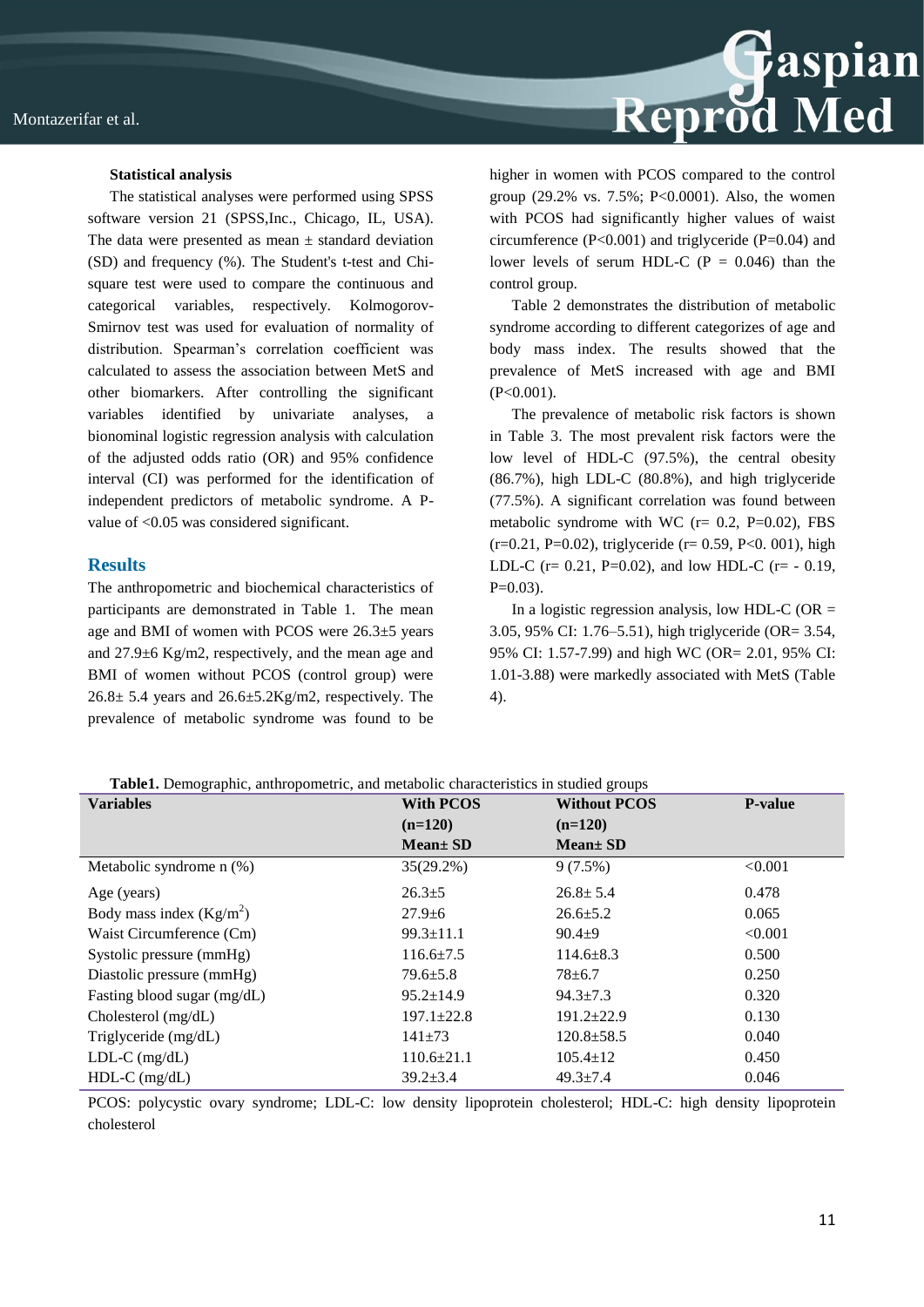

| <b>Variables</b>        | <b>With PCOS</b><br>n / Total<br>$(\%)$ | <b>Without PCOS</b><br>n / Total<br>$(\%)$ | <b>P-value</b> |
|-------------------------|-----------------------------------------|--------------------------------------------|----------------|
| Age (years)             |                                         |                                            |                |
| $<$ 30                  | 10/61                                   | 8/67                                       | 0.450          |
|                         | $(16.4\%)$                              | $(11.9\%)$                                 |                |
| $\geq 30$               | 25/59                                   | 1/53                                       | < 0.0001       |
|                         | $(42.4\%)$                              | $(1.9\%)$                                  |                |
| Body mass index (Kg/m2) |                                         |                                            |                |
| <25                     | 7/33                                    | 3/39                                       | < 0.010        |
|                         | $(21.2\%)$                              | $(7.7\%)$                                  |                |
| $\geq$ 25               | 28/87                                   | 6/81                                       | < 0.0001       |
|                         | $(32.2\%)$                              | $(7.4\%)$                                  |                |

**Table2.** Distribution of metabolic syndrome according to age and body mass index categorizes

PCOS: polycystic ovary syndrome

**Table3.** Prevalence of metabolic risk factors in studied groups

| <b>Variables</b>                                    | <b>With PCOS</b> | <b>Without PCOS</b> | <b>P</b> -value |
|-----------------------------------------------------|------------------|---------------------|-----------------|
|                                                     | $\mathbf{n}(\%)$ | $\mathbf{n}(\%)$    |                 |
| Overweight/Obese (BMI $\geq$ 25 Kg/m <sup>2</sup> ) | 87(72.5%)        | 81(67.5%)           | 0.390           |
| Central obesity (WC $\geq$ 88 cm)                   | 104(86.7%)       | 28(23.3%)           | < 0.0001        |
| Hypertension (BP $\geq$ 130/85 mmHg)                | 6(5%)            | $1(0.8\%)$          | 0.010           |
| High FBS $(\geq 100 \text{ mg/dL})$                 | 13(10.8%)        | $5(4.2\%)$          | 0.050           |
| High Cholesterol $(\geq 200 \text{ mg/dL})$         | 64(53.3%)        | 32(26.7%)           | < 0.0001        |
| High Triglyceride $(\geq 150 \text{ mg/dL})$        | 93(77.5%)        | $5(4.2\%)$          | < 0.0001        |
| High LDL-C $(\geq 130 \text{ mg/dL})$               | 97(80.8%)        | 78(65.0%)           | 0.006           |
| Low HDL-C $(\leq 50 \text{ mg/dL})$                 | 111(97.5%)       | 3(2.5%)             | < 0.0001        |

PCOS: polycystic ovary syndrome; BMI: Body mass index; WC: waist-circumference; BP: Blood pressure; FBS: fasting glucose blood sugar; LDL-C: low density lipoprotein cholesterol; HDL-C: high density lipoprotein cholesterol

| Table 4. Logistic regression analysis showing the predictive association of studied variables and presence of metabolic |  |  |
|-------------------------------------------------------------------------------------------------------------------------|--|--|
| syndrome in PCOS group                                                                                                  |  |  |

| Model                                        | <b>B</b> eta | P-value | Odds ratio | 95% CI        |
|----------------------------------------------|--------------|---------|------------|---------------|
| Central obesity (WC $\geq$ 88 cm)            | 0.244        | 0.041   | 2.01       | $1.01 - 3.88$ |
| Hypertension (BP $\geq$ 130/85 mmHg)         | 0.072        | 0.540   | 0.69       | $0.43 - 1.56$ |
| High FBS ( $\geq 100$ mg/dL)                 | 0.222        | 0.089   | 0.66       | $0.48 - 1.09$ |
| High Cholesterol $(\geq 200 \text{ mg/dL})$  | 0.084        | 0.385   | 0.52       | $0.18 - 1.05$ |
| High Triglyceride $(\geq 150 \text{ mg/dL})$ | 0.569        | 0.0001  | 3.54       | $1.57 - 7.99$ |
| High LDL-C $(\geq 130 \text{ mg/dL})$        | 0.080        | 0.062   | 1.05       | $0.93 - 1.58$ |
| Low HDL-C $(\leq 50 \text{ mg/dL})$          | 0.007        | 0.001   | 3.05       | $1.76 - 5.51$ |

PCOS: polycystic ovary syndrome; BMI: Body mass index; WC: waist-circumference; BP: Blood pressure; FBS: fasting glucose blood sugar; LDL-C: low density lipoprotein cholesterol; HDL-C: high density lipoprotein cholesterol.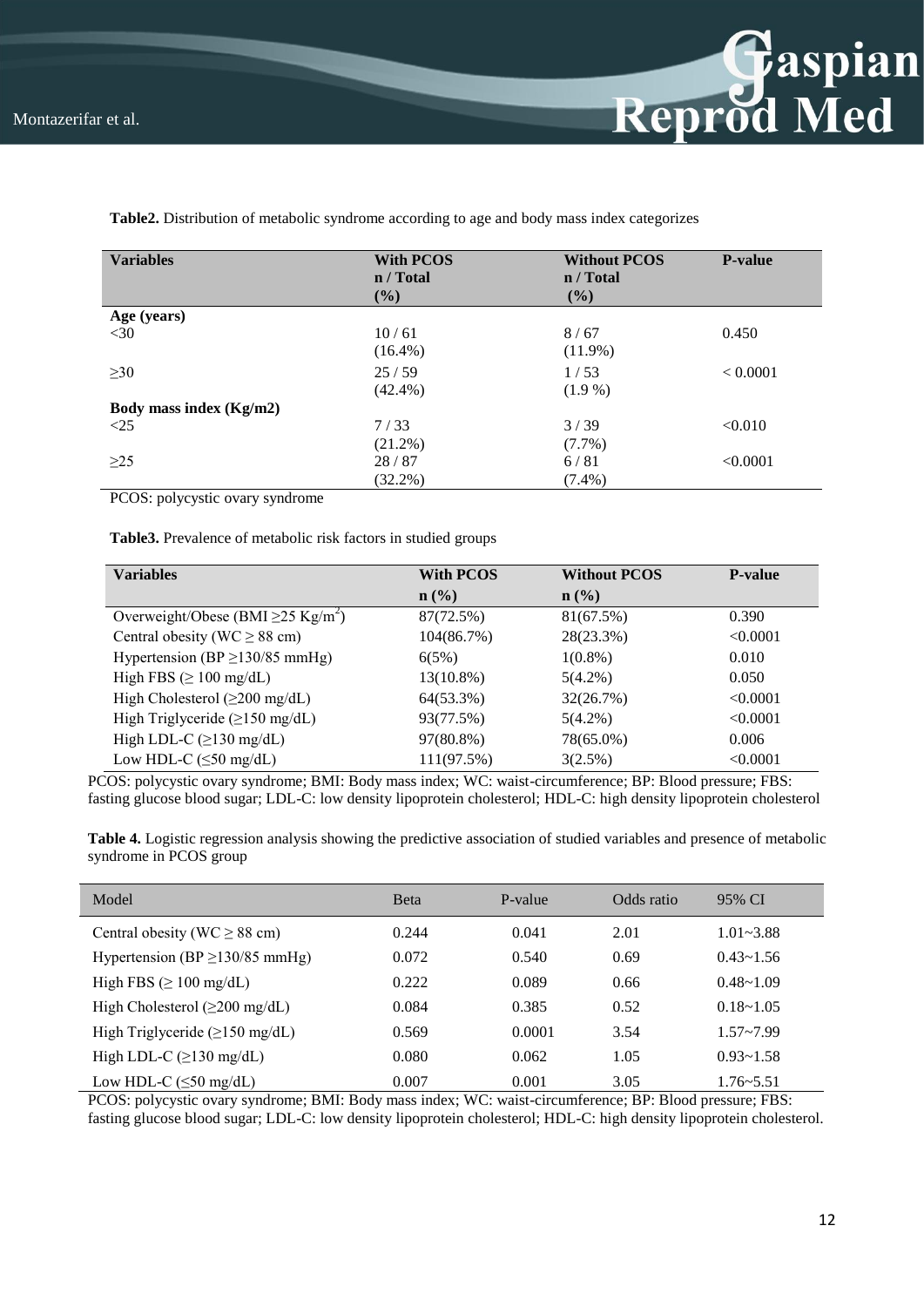

#### **Discussion**

The metabolic abnormalities in women with PCOS directly contribute to the increased risk of MetS and the development of atherosclerotic cardiovascular disease (1,9). The present study demonstrated that the prevalence of MetS in women with PCOS was 29.2%, which was according to ATPIII criteria. The results of our study are close (28.8%) to that of Zahiri et al (1) in North of Iran. It was, nonetheless, lower than the reported rate in a study performed in an urban population of Tehran (46.4%) (17), and those of several other studies in the United States (33.4–46%) (14, 15). Also, in some Asian countries such as India and Brazil, the rates were 37.9% and 28.4% (9, 10), respectively. In contrast, in several studies in Iran (5, 8, 13, 18) and several European countries, like Turkey (11.6%) (19) and southern Italy (8.2%) (20), the prevalence of MS in women with PCOS was found to be lower compared to our results. The different prevalence rates of MetS are likely to be attributed to sample size, diagnostic criteria, race, age, body mass index, and lifestyle in various populations (1, 5, 8).

Advanced age was known as a vital risk factor for metabolic syndrome in the case of PCOS and in general population as well. Our study revealed that the risk of MetS in women with PCOS increased with age, and  $42.4\%$  of women the ages  $> 30$  years had metabolic syndrome. The results of several studies have also revealed that women with both PCOS and MetS were significantly older than others (1, 5, 22). It seems that the high prevalence of MetS in aging may be partly associated with hyperinsulinimia changes in body composition and increased body fat (8). It is also known that the pattern of fat distribution in obese women is associated with the increased risk of insulin resistance, hyperandrogenism, and metabolic disorders  $(1,8,9)$ .

The relationship between MetS and BMI in general population (21) and in women with PCOS (22) was revealed in earlier studies. However, it has been reported that in women with PCOS, the age and central obesity are more powerful predictors for the presence of metabolic syndrome than BMI (9). In contrast, a meta-analysis result in Iran showed that there was no significant correlation between the MetS and waist circumference, BMI, and age (18). Our study showed that the risk of MetS increased in those with BMI  $\geq 25$ kg/m2, as 32.2% of women with PCOS who had BMI  $\geq$  25 kg/m2 were exposed to MetS. Similar to the findings of our study, other studies found that the prevalence of MetS increased with obesity (5, 9, 22). Also, our finding, the high value of waist circumference in women with PCOS compared to healthy controls, indicated that WC was closely correlated with MetS. This finding was consistent with those of the earlier studies (9,23).

Among the biochemical parameters that were measured in our study, the level of serum triglyceride was markedly higher and the HDL- C level was markedly lower in women with PCOS compared to healthy controls. Dyslipidemia was present with a low level of HDL-C in 97.5% of women with PCOS, followed by increased triglyceride in 77.5%.

In previous studies, the most prevalent components of MetS in women with PCOS were different. However, in line with our findings, several studies have reported that the most prevalent risk factors of MetS in women with PCOS were the low level of HDL-C, high triglyceride, and the increased WC (24,25). Low levels of HDL-C, as a component of MetS, has a crucial role in the development of cardiovascular diseases (1,5, 22). In our study, the multivariate logistic regression analysis showed that central obesity, low HDL-C, and high triglyceride were more powerful predictors of metabolic syndrome in women with PCOS compared to other risk factors of MetS.

The present study has some limitations. This study was performed with low sample size. For a more accurate estimate, a greater sample size is needed. Also, the evaluation of body composition, physical activity, and dietary intake are essential for preventive planning.

#### **Conclusion**

The results suggest that obese women with PCOS in upper age groups are at a greater risk of metabolic disorders. The identification of risk factors for screening can be a substitute strategy. Further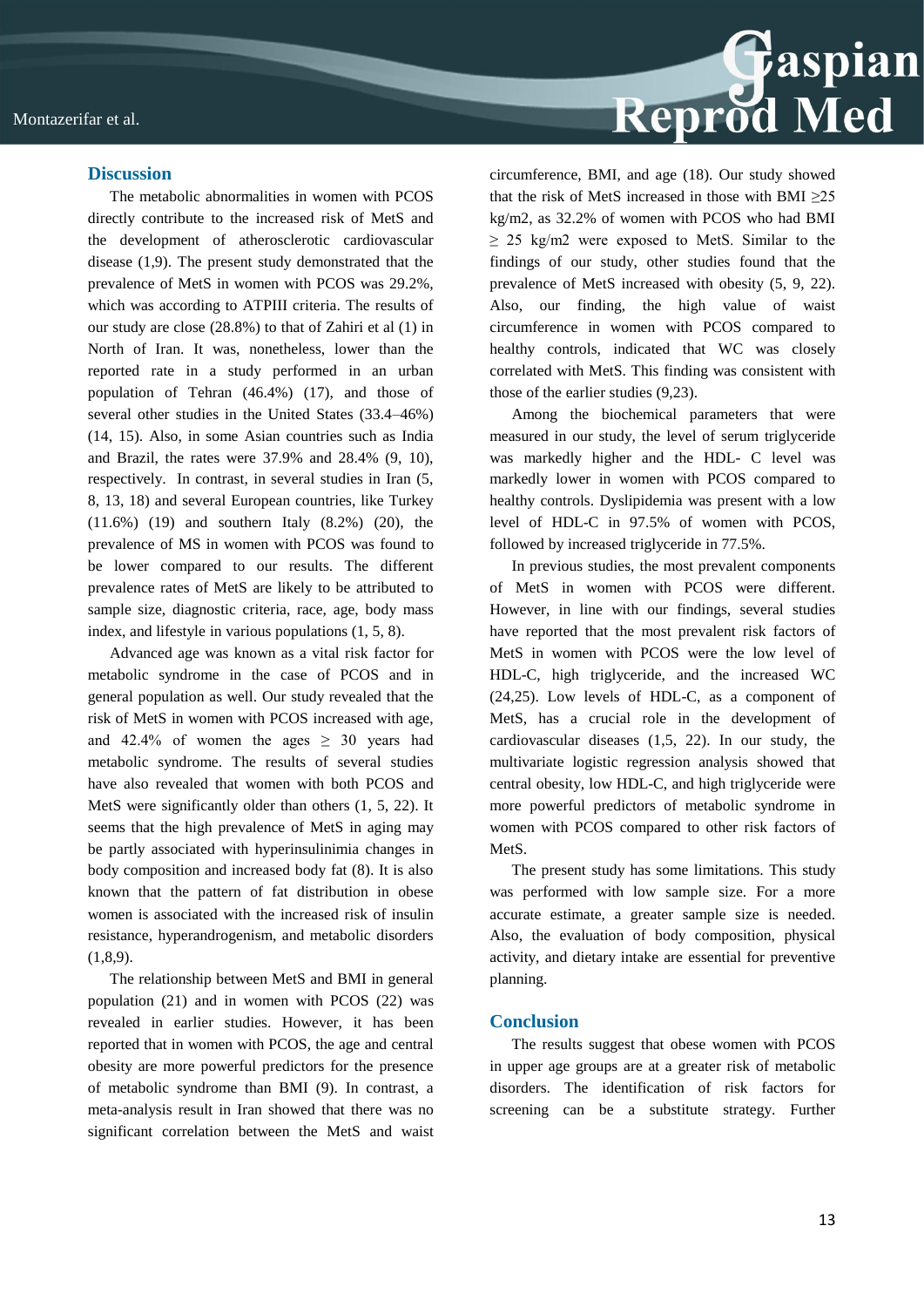



investigations for the screening of metabolic syndrome in women with PCOS are highly required.

### **Acknowledgements**

The authors would like to acknowledge the women who participated in the study.

## **Conflicts of Interest**

The authors have no competing interests.

## **References**

- 1. Zahiri Z, Sharami H , Milani F, Mohammadi F, Kazemnejad E, Ebrahimi H, Heirati F. Metabolic syndrome in patients with polycystic ovary syndrome in Iran . Int J Fertil Steril 2016; 9(4): 490–496.
- 2. Echiburú B, Crisosto N, Maliqueo M, Pérez-Bravo F, de Guevara AL, Hernández P, et al. Metabolic profile in women with polycystic ovary syndrome across adult life. Metabolism. 2016; 65(5):776-82.
- 3. Lizneva D, Suturina L, Walker W, Brakta S, Gavrilova-Jordan L, Azziz R. Criteria, prevalence, and phenotypes of polycystic ovary syndrome. Fertility and sterility. 2016; 106(1):6-15.
- 4. Lankarani M, Valizadeh N, Heshmat R, Peimani M, Sohrabvand F. Evaluation of insulin resistance and metabolic syndrome in patients with polycystic ovary syndrome. Gynecological Endocrinology. 2009;25(8):504-7.
- 5. Moini A, Javanmard F, Eslami B, Aletaha N. Prevalence of metabolic syndrome in polycystic ovarian syndrome women in a hospital of Tehran. Iranian J Reprod med. 2012; 10(2):127.
- 6. Papadakis G, Kandaraki E, Papalou O, Vryonidou A, Diamanti-Kandarakis E. Is cardiovascular risk in women with PCOS a real risk? Current insights. Minerva endocrinologica. 2017; 42(4):340.
- 7. Ollila MM, West S, Keinänen-Kiukaanniemi S, Jokelainen J, Auvinen J, Puukka K, et al. Overweight and obese but not normal weight women with PCOS are at increased risk of Type 2 diabetes mellitus—a prospective, population-based cohort study. Human Reproduction. 2017; 32(2):423-31.
- 8. Madani , Hosseini R, Ramezanal F, Khalili GH, Jahangiri , Ahmad J , Rastegar F, Zolfaghari Z. Metabolic syndrome in infertile women with polycystic ovarian syndrome. Arch Endocrinol Metab 2016; 60 (3):199-204
- 9. Mandrelle K, Kamath MS, Bondu DJ, Chandy A, Aleyamma TK, George K. Prevalence of metabolic syndrome in women with polycystic ovary syndrome attending an infertility clinic in a tertiary care hospital in south India. J Hum Reprod Sci. 2012; 5(1): 26–31.
- 10.Bhattacharya SM. Prevalence of metabolic syndrome in women with polycystic ovary syndrome, using two proposed definitions. Gynecol Endocrinol 2010; 26 (7):516-20
- 11. Lim SS, Davies MJ, Norman RJ, Moran LJ. Overweight, obesity and central obesity in women with polycystic ovary syndrome: a systematic review and meta-analysis. Hum reprod 2012; 18(6):618-37.
- 12. Sharami S H, Fakor F, Mohammadi F, Molaee R, Shakiba M, Dalil Heirati S F, et al. Comparison of the Clinical and Laboratory Features of Polycystic Ovary Syndrome of Women with Normal weight with Overweight and Obese Women. J Babol Uni Med Sci. 2015; 17 (2) :21-8
- 13. Hosseinpanah F, Barzin M, Tehrani FR, Azizi F. The lack of association between polycystic ovary syndrome and metabolic syndrome: Iranian PCOS prevalence study. Clin Endocrinol 2011; 75(5):692- 7.
- 14. Apridonize T, Essah PA, Iuorno MJ, Nestler JE. Prevalence and characteristics of the metabolic syndrome in women with polycystic ovary syndrome. J Clin Endocrinol Metab. 2005; 90:1929–1935.
- 15. Glueck CJ, Papanna R, Wang P, Goldenberg N, Sieve-Smith L. Incidence and treatment of metabolic syndrome in newly referred women with confirmed polycystic ovarian syndrome. Metabolism. 2003;52(7):908-15
- 16.Rotterdam ESHRE/ASRM-Sponsored PCOS Consensus Workshop Group. Revised 2003 consensus on diagnostic criteria and long‐term